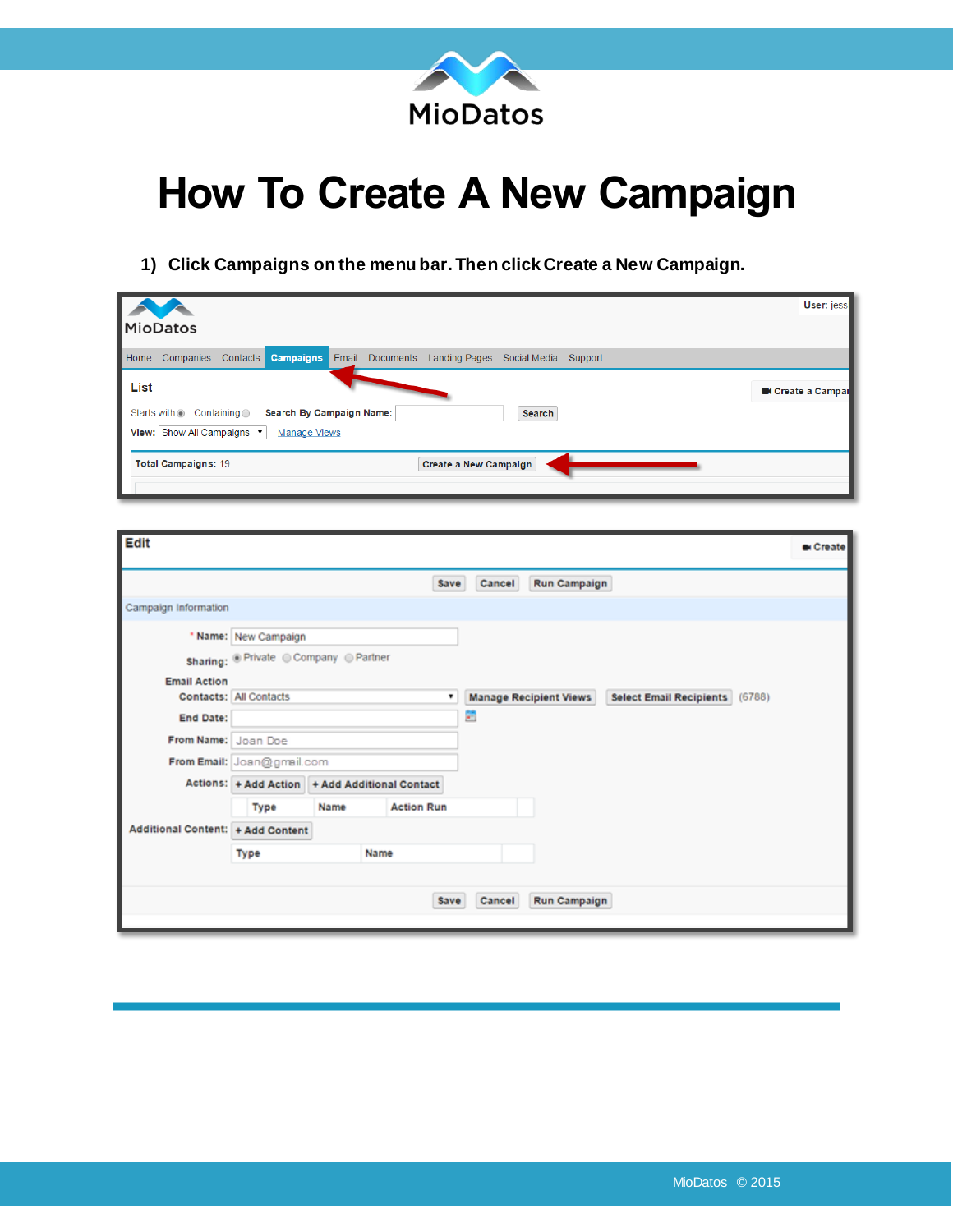

**2) Enter the name of your campaign.**

| <b>Edit</b>                                                       | <b>B</b> Create                              |
|-------------------------------------------------------------------|----------------------------------------------|
|                                                                   | <b>Cancel</b><br><b>Run Campaign</b><br>Save |
| Campaign Information                                              |                                              |
| * Name: New Campaign<br>Sharing: <i>Private Company C Partner</i> |                                              |

## **3) Choose the sharing setting.**

*Private – Only you can run this campaign Company – Only users under your company can run this campaign Partner – Anyone you provide a partner share link can run this campaign* 

| * Name: New Campaign                                            |  |
|-----------------------------------------------------------------|--|
| <b>Sharing:</b> $\odot$ Private $\odot$ Company $\odot$ Partner |  |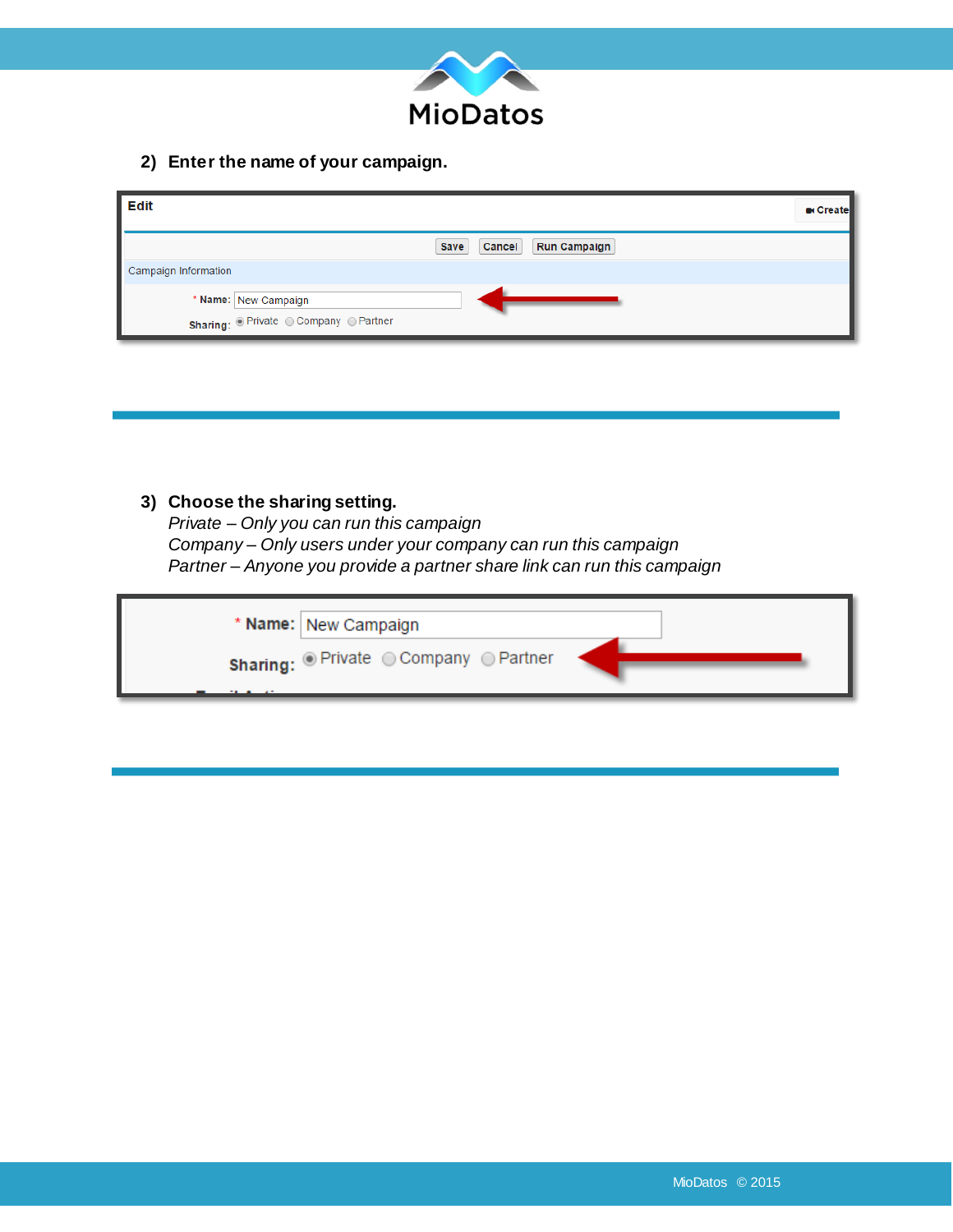

## **4) Add your actions.**

*Note: Campaigns can be comprised of strictly emails, social media posts, or a combination of the two. It is not necessary to create a separate campaign for each type of post.* 

| End Date:                         |                            |                     |                   | Ξ |
|-----------------------------------|----------------------------|---------------------|-------------------|---|
| From Name: Joan Doe               |                            |                     |                   |   |
|                                   | From Email: Joan@gmail.com |                     |                   |   |
|                                   | Actions: + Add Action      | d Additional Gentae |                   |   |
|                                   | Type                       | Name                | <b>Action Run</b> |   |
| Additional Content: + Add Content |                            |                     |                   |   |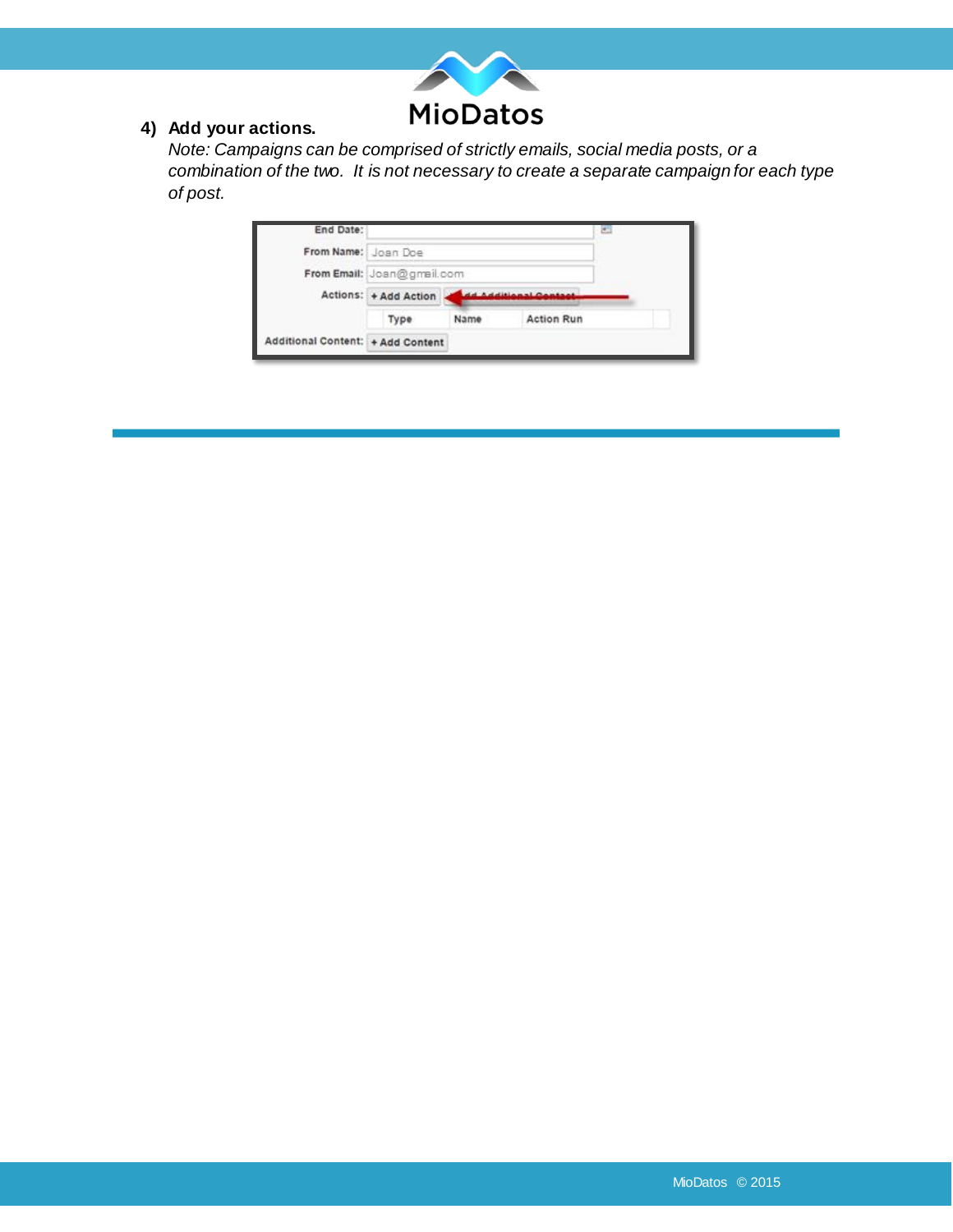

**5) How to add an Email Action: Select Email as your Content Type. Then, choose a previously created email template from the drop down menu. Enter the email Subject, and choose a Schedule. You can schedule the email sent out immediately, a certain number of days after the last action, or on an exact day. Then press save.** 

| <b>Edit Action</b>                                                                    | <b>TORAGE LOA</b> |
|---------------------------------------------------------------------------------------|-------------------|
| Content Type: @ Email<br>Social Media                                                 |                   |
| * Content: #1 - Welcome to MioDatos! 5711                                             |                   |
| * Subject:<br>Welcome!                                                                |                   |
| ľ<br>• Days After Last Action<br>Schedule: Schedule Exact Day<br>$\bigcirc$ Immediate |                   |
| * Days after last                                                                     |                   |
| action: Type a number of days.                                                        |                   |
| <b>Save Action</b>                                                                    |                   |
| ra<br>Ta<br>Iod                                                                       |                   |
|                                                                                       |                   |
| dd Additional Contact                                                                 |                   |

**If actions are social media posts: Select social media and content (Post title of the social media post you created previously). Choose the schedule and click save.** 

|                   | Content Type: Email @ Social Media                    |                                                                                   |                      |
|-------------------|-------------------------------------------------------|-----------------------------------------------------------------------------------|----------------------|
|                   | * Content:   10 tips wireless home security - Twitter |                                                                                   |                      |
|                   |                                                       | <b>Schedule:</b> Schedule Exact Day<br><b>Conservation</b> Days After Last Action | $\bigcirc$ Immediate |
| * Days after last |                                                       |                                                                                   |                      |
|                   | <b>action:</b> Type a number of days.                 |                                                                                   |                      |
|                   |                                                       |                                                                                   |                      |

|  |                        | Actions: + Add Action   + Add Additional Contact                                                                   |                                                        |  |      |
|--|------------------------|--------------------------------------------------------------------------------------------------------------------|--------------------------------------------------------|--|------|
|  | <b>Type</b>            | Name                                                                                                               | <b>Action Run</b>                                      |  |      |
|  | Email                  | Welcomel                                                                                                           | Immediate                                              |  | ⊙〃∇⋒ |
|  | Email                  | 24 Hours Leftl                                                                                                     | 2 days after last action $\bullet \bullet \Box$ in     |  |      |
|  |                        | SocialMedia Advanced Technology - LinkedIn                                                                         | 1 days after last action ● / 自由                        |  |      |
|  | Email                  | One more day!                                                                                                      | 1 days after last action $\circledast \bullet \Box$ in |  |      |
|  |                        | SocialMedia Backing up data on your MAC - Twitter                                                                  | 3 days after last action<br><b>•</b> ● ● ■             |  |      |
|  | Email                  | Way to go!                                                                                                         | 3 days after last action $\bullet \bullet \Box$ in     |  |      |
|  |                        | SocialMedia Computer Security Best Practices - Facebook, Faceb 5 days after last action $\circledast \bullet \Box$ |                                                        |  |      |
|  | Content: + Add Content |                                                                                                                    |                                                        |  |      |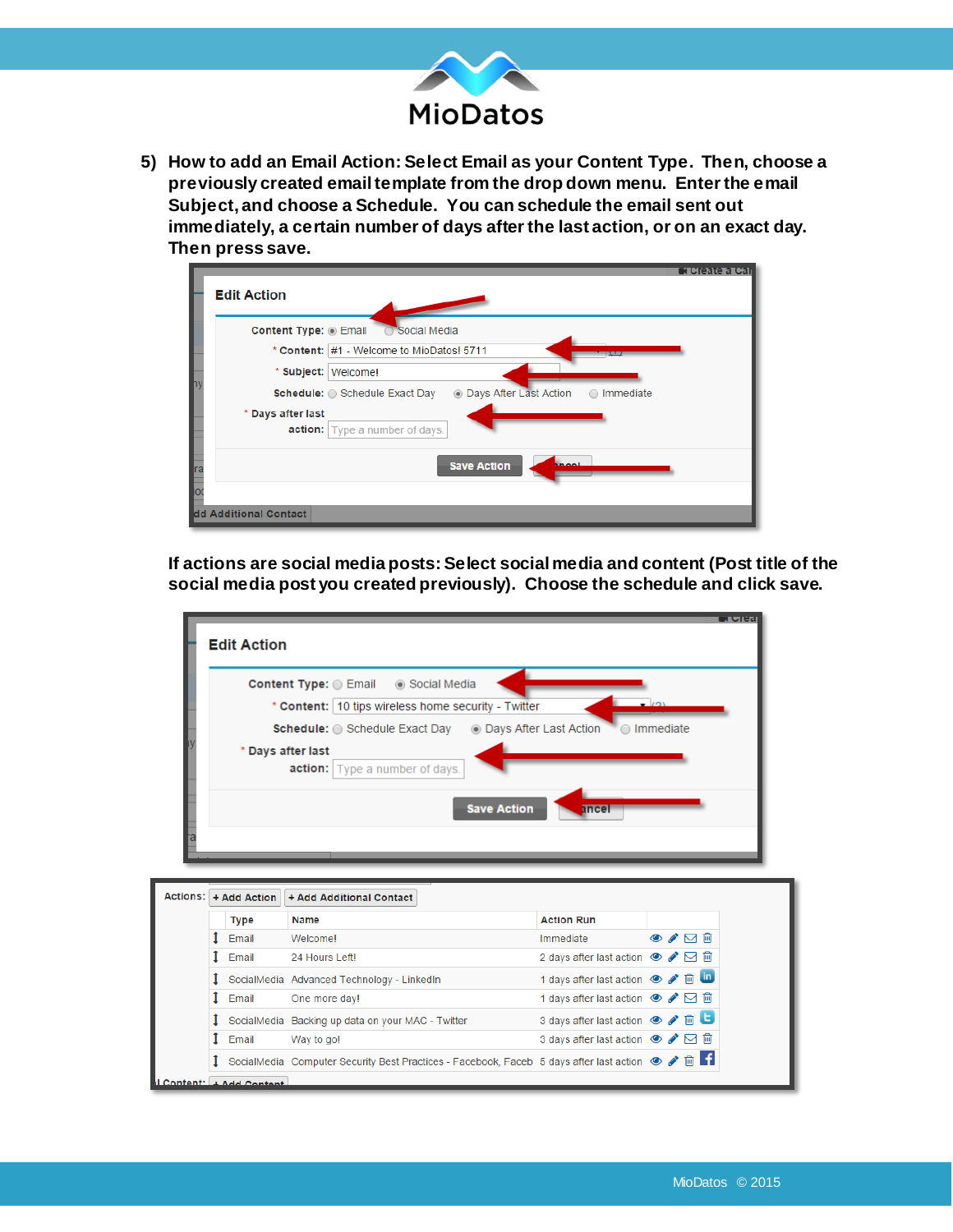

**6) Once you have finished adding all of your actions to your campaign, you are able to edit the action schedule, preview the action, edit the content (email only), or delete the action. You can also move the actions by dragging the arrow on the left-hand side.** 

|  |              | pe                         | <b>Name</b>                                                                                   | <b>Action Run</b>                |                                    |
|--|--------------|----------------------------|-----------------------------------------------------------------------------------------------|----------------------------------|------------------------------------|
|  | E            | hail                       | Welcomel                                                                                      | Immediate                        | $\circ \bullet \boxdot \mathbb{m}$ |
|  | E            | hail                       | 24 Hours Left                                                                                 | 2 days after last action ● / 回 自 |                                    |
|  | S.           |                            | cialMedia Advanced Technology - LinkedIn                                                      | 1 days after last action ● / m m |                                    |
|  | E            | hail                       | One more day!                                                                                 | 1 days after last action ● / □ 回 |                                    |
|  | S(           |                            | cialMedia Backing up data on your MAC - Twitter                                               | 3 days after last action         | $\circ$ / $\Box$                   |
|  | E            | hail                       | Way to go!                                                                                    | 3 days after last action ● / ⊠ m |                                    |
|  | <sub>S</sub> |                            | cialMedia Computer Security Best Practices - Facebook, Faceb 5 days after last action ● ♪ 面 【 |                                  |                                    |
|  |              | hal Content: + Add Content |                                                                                               |                                  |                                    |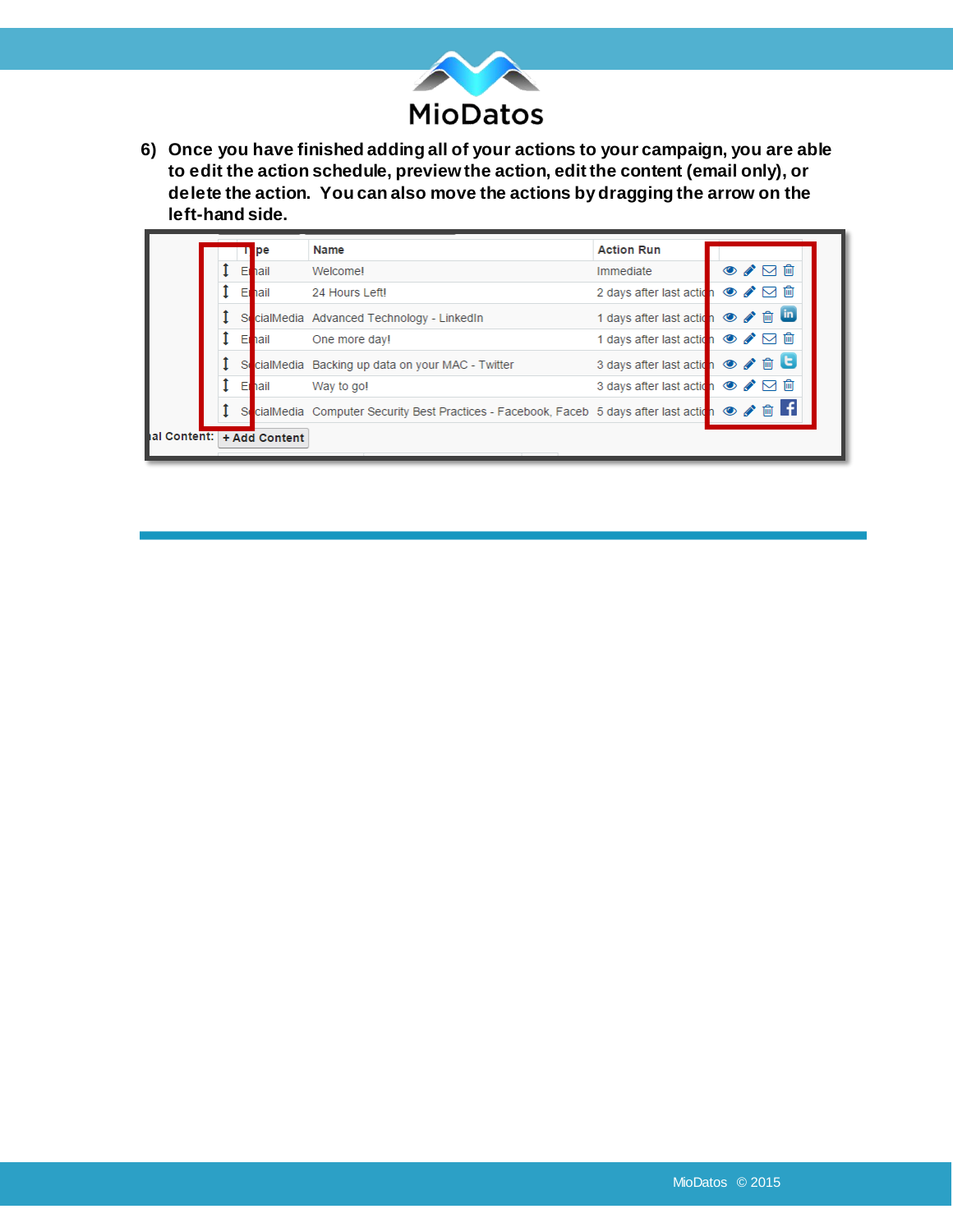

**7) If any of your actions have content attached, such as a landing page or a document, you can choose that content to your campaign. This is not necessary for the campaign to work; it simply provides an easy way to reference all extra documents that may be included within this campaign.** 

|      |             |                     | Additional Content:   + Add Content            |      |                     |                                                                       |
|------|-------------|---------------------|------------------------------------------------|------|---------------------|-----------------------------------------------------------------------|
|      |             |                     | <b>Type</b>                                    | Name |                     |                                                                       |
|      |             |                     |                                                |      |                     |                                                                       |
|      |             | as@miodatos.com     |                                                |      |                     |                                                                       |
|      | + Adc       | <b>Edit Content</b> |                                                |      |                     |                                                                       |
|      | <b>Nam</b>  |                     |                                                |      |                     |                                                                       |
|      | Welc        |                     | <b>Content Type: O Document C Landing Page</b> |      |                     |                                                                       |
|      | 24 H        |                     |                                                |      |                     | * Content:   Wireless Network Considerations for Mobile Collaboration |
|      | ia Adva     |                     |                                                |      |                     |                                                                       |
|      | One         |                     |                                                |      | <b>Save Content</b> | Cancel                                                                |
| lia. | <b>Back</b> |                     |                                                |      |                     |                                                                       |

**8) If there are emails in this campaign, you will need to choose a specific view that this campaign will get sent to. To adjust the contacts within this specific view, click Select Email Recipients.** 

*Note: You need to set up your views prior to creating your campaign. If you need help setting up views, visit our [Support Page.](https://miodatos.bz/Support.aspx)*

| Sharing: OPrivate OCompany OPartner            |                                                                 |
|------------------------------------------------|-----------------------------------------------------------------|
| <b>Email Action</b><br>Contacts: Test Campaign | <b>Select Email Recipients</b><br><b>Manage Recipient Views</b> |
| <b>End Date:</b>                               | E                                                               |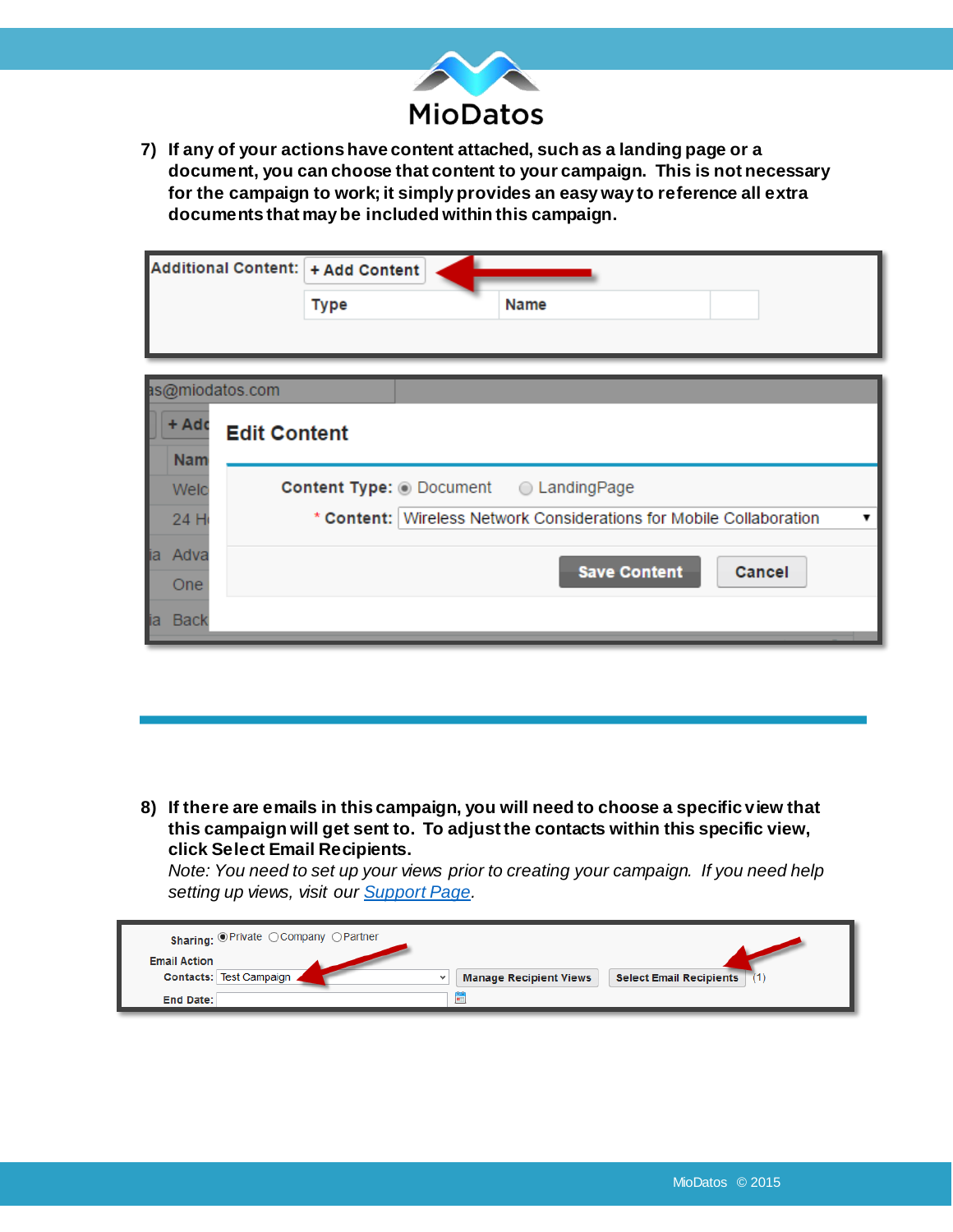

**9) Choose to either save the campaign to run at a later date, or to run now. If you select Run Campaign, you will receive a confirmation that this campaign will be sent to X number of email recipients. Select ok, and wait to receive confirmation.**

| 圙<br>ess Network Considerations for Mobile Collaboration |
|----------------------------------------------------------|
| <b>Run Campaign</b><br>Cancel<br>Save                    |
|                                                          |

| upEdit.aspx?id=715                                                     |                                                                         |          |
|------------------------------------------------------------------------|-------------------------------------------------------------------------|----------|
| Datos Produc                                                           | $\times$<br>The page at https://miodatos.bz says:                       | tal Demo |
|                                                                        | This will go out to 3 recipients. Are you sure you want to<br>continue? |          |
| Canc                                                                   | Prevent this page from creating additional dialogs.<br>OK<br>Cancel     |          |
|                                                                        |                                                                         |          |
| (3)<br><b>Manage Recipient Views</b><br><b>Select Email Recipients</b> |                                                                         |          |